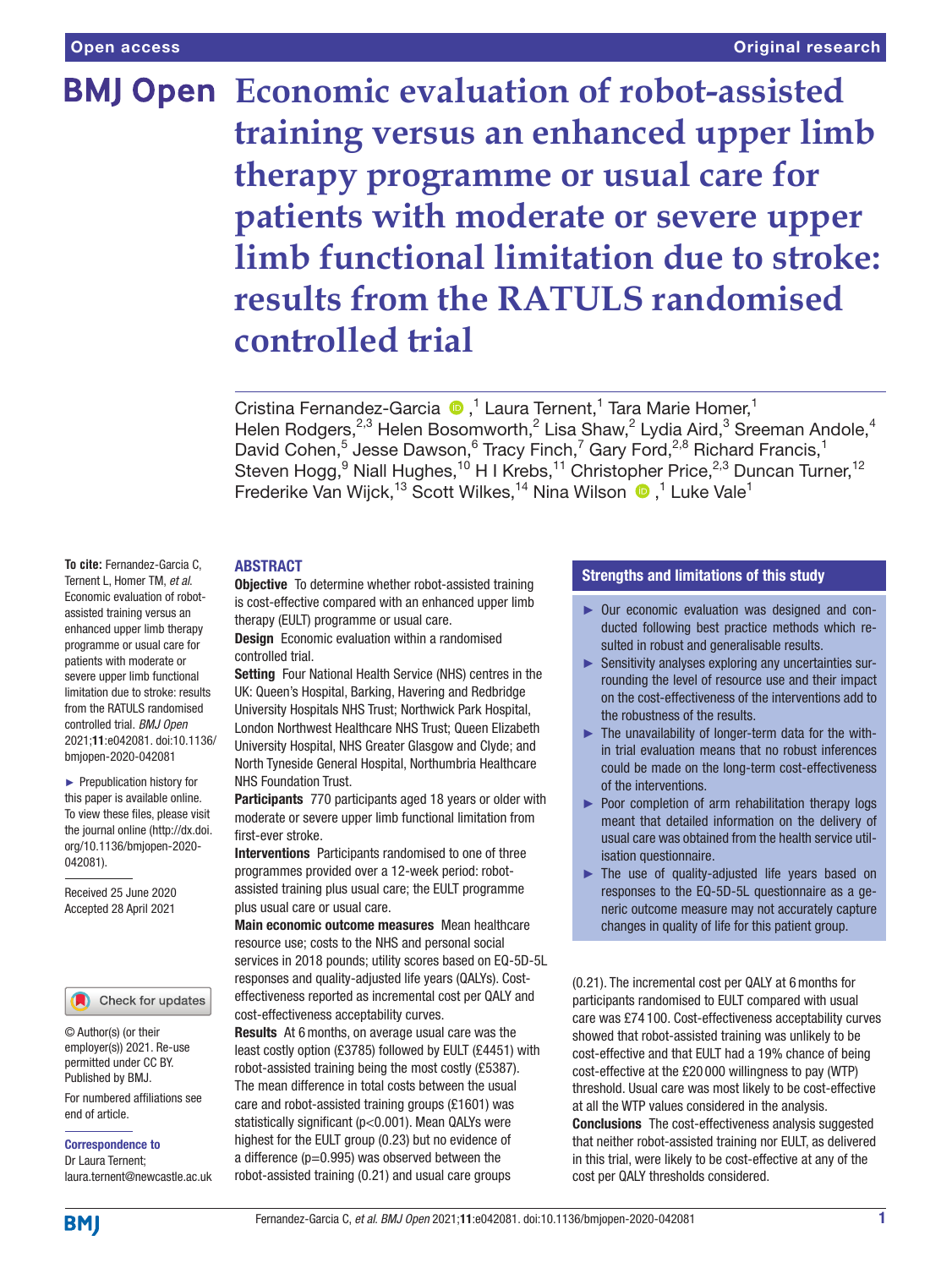# Trial registration number [ISRCTN69371850.](ISRCTN69371850)

# **INTRODUCTION**

Stroke is the fourth leading cause of death in the UK and a leading cause of disability. Almost two-thirds of patients who had a stroke leave hospital with a disability.<sup>[1](#page-10-0)</sup> A common disability following a stroke is loss of upper limb function. This results in a reduction of the individual's autonomy and impedes activities of daily living. Approximately 80% of people with acute stroke have upper limb motor impairment, with 50% of patients still experiencing problems after 4 years following the stroke. $2^3$ 

The Robot-Assisted Training for the Upper Limb after Stroke (RATULS) trial sought to evaluate the clinical effectiveness and cost-effectiveness of robot-assisted training (using the MIT-Manus robotic gym system) by comparing it with either an enhanced upper limb therapy (EULT) programme, or usual care.<sup>45</sup> Participants in the robotassisted training and EULT groups also received usual care. The robot-assisted training and EULT programmes were of the same duration and frequency (45min faceto-face therapy, three times a week for 12 weeks). Results from the trial provided no evidence that robot-assisted training as delivered in the study nor EULT improved upper limb function after stroke compared with usual care. [5](#page-10-3)

After conducting a scoping review, we found little evidence of cost-effectiveness studies in the UK. The only economic evaluation we found in the literature assessed the cost-effectiveness of robot-assisted training therapy for upper limb rehabilitation within the USA based VA Robotics study[.6 7](#page-10-4) This randomised controlled trial (RCT) also assessed the cost-effectiveness of the MIT-Manus robotic gym system in upper limb rehabilitation in patients who had a stroke. Given the resource intensive nature of stroke rehabilitation programmes<sup>[8](#page-10-5)</sup> and the lifelong impacts of stroke, evidence on the cost-effectiveness of these programmes derived from well-designed economic evaluations is needed. The RATULS trial is, to our knowledge, the largest and first multicentre trial with sufficient statistical power to compare robot-assisted training with another evidence-based therapy programme, or usual care. [9](#page-10-6) This paper reports the results from a within-trial analysis that formed part of the RATULS trial.

# TRIAL OVERVIEW Summary of RATULS trial

The study was a three-arm RCT which recruited 770 participants from stroke units, day hospitals, outpatient clinics, primary care, community rehabilitation services and local stroke clubs in four study centres. The sample size calculation yielded a target sample size of 762 participants with 216 participants in each group required to provide 80% power at a significance level of 1.7%. The sample size was revised after protocol publication to 770 to allow for 15% attrition (rather than 10% as originally specified in the published protocol). Full details on sample size calculation and trial methodology have been reported elsewhere.<sup>45</sup>

Participants were eligible for inclusion in the study if they were 18 years or older, had experienced a first-ever stroke between 1week and 5years prior to randomisation and, as a consequence of the stroke, had moderate or severe upper limb functional limitation as measured by the Action Research Arm Test  $(ARAT)^{10}$  (score 0–39). Potential participants who had been previously enrolled in this study; had participated or were participating in another upper limb rehabilitation study; had previously used the MIT-Manus robotic gym or another arm rehabilitation robot; had other notable upper limb impairment; or had a diagnosis that would interfere with the rehabilitation or outcome assessments were excluded from the trial. All those who were eligible and who consented to participate in the study were randomised on a 1:1:1 ratio to receive one of the three interventions.

The clinical primary outcome of the study was upper limb function 'success' using  $(ARAT)^{10}$  $(ARAT)^{10}$  $(ARAT)^{10}$  at 3months postrandomisation. The definition of success differed depending on baseline severity of upper limb functional limitation. Success for a baseline ARAT score 0–7 was defined as an improvement of 3 points or more; a baseline ARAT 8–13 required an improvement of 4 points or more; baseline ARAT 14–19 required an improvement of 5 points or more and finally, a baseline ARAT 20–39 required an improvement of  $6$  points or more.<sup>45</sup> Full details of the clinical trial results and methodology have been described elsewhere.<sup>45</sup>

### Economic evaluation methods

We conducted an economic evaluation consisting of a cost–utility analysis using the quality-adjusted life year (QALY) as the primary outcome measure following guidance for best practice in health technology appraisal. $<sup>11</sup>$ </sup>

# **Perspective**

We conducted all analyses adopting the perspective of the UK National Health Service (NHS) and personal social services setting.

#### **Costs**

The costs included in the analysis comprised the intervention costs for the robot-assisted training and EULT programmes, no intervention costs were directly associated with usual care and we assumed that any rehabilitation received had been reported in the health service utilisation questionnaire. We also included use of health and social services over the 6-month follow-up period for all randomised groups. For the intervention costs we assumed, as per the protocol, $4$  that each therapy session in both intervention groups lasted 60min including 45min of face-to-face therapy on a 1:1 basis including the same staff component. In addition to staff time, capital costs were calculated for robot-assisted training using the 'equivalent annual cost'<sup>12</sup> methodology applying a  $3.5\%$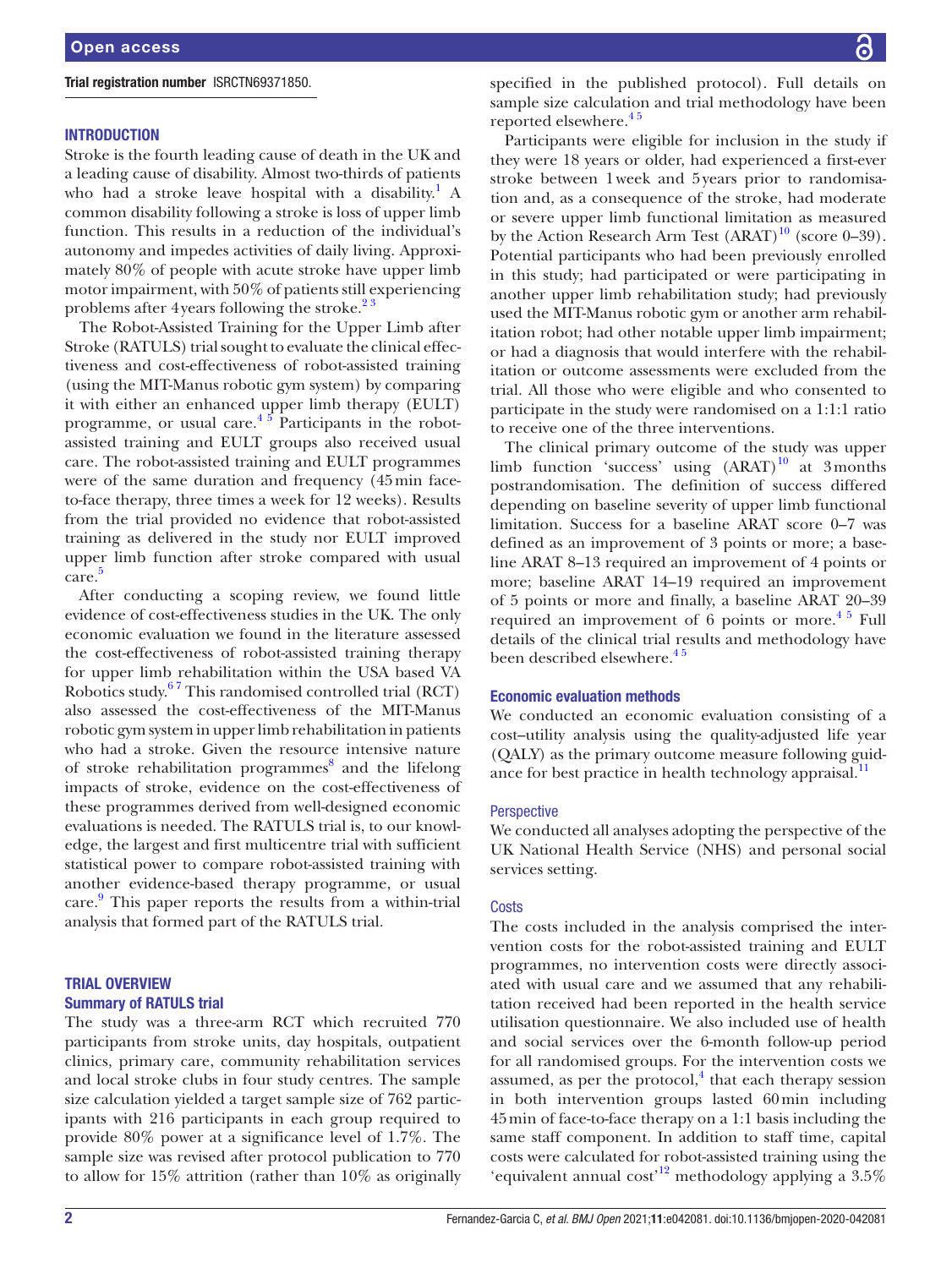discount rate and on the basis that the equipment would need replacing after 5years.

We developed a health service utilisation questionnaire, informed by previous data collection tools including the Client Service Receipt Inventory $13$  to capture health and social care resource use at baseline and 6months postrandomisation. At baseline, participants were asked about the care received in the 3months before they joined the study. These data were used to control for any imbalance in participant use of services at baseline. The information collected at 6months included: visits to accident and emergency departments; outpatient appointments; day patient appointments; overnight hospital stays; the use of general practitioner and nursing services; use of therapy services; medications; community-based healthcare; social services; and residential care and nursing home stays.

To estimate the cost at 6 months for each participant we combined data on use of care and services with unit costs obtained from routine data sources. We applied NHS national reference  $costs^{14}$  to hospital-based services. Information for staff costs, unit costs relating to primary care, social care and community health services was mostly derived from Curtis and Burns.<sup>[15](#page-10-12)</sup> In order to cost prescribed medication, we collected information on medication name, dosage, frequency and intake duration. We combined this information with unit costs taken from the British National Formu-lary.<sup>[16](#page-10-13)</sup> When information on intake duration, medication format (eg, dose; mode of intake) was missing, we used prescription cost analysis data $17$  and assumed that the participant had been taking the most commonly prescribed format and had been issued one prescription for the trial period.

We used the information collected at 6-month follow-up in addition to the intervention costs to derive the total mean cost per participant per each randomised group. All costs are reported in pounds Sterling and converted to 2018 prices, when appropriate, using the Bank of England inflation calculator.<sup>1</sup>

## Effectiveness outcome

The quality of life outcome measures used for the economic evaluation were the summary utility scores derived from the EQ-5D-5L questionnaires.<sup>19</sup> These were completed by participants at baseline, 3 and 6months postrandomisation. The EQ-5D-5L questionnaire measures the individual's self-reported health-related quality of life through the following five domains: mobility, self-care, usual activities, pain/discomfort and anxiety/depression. Respondents were asked to describe each domain according to five different levels: no problems, slight, moderate, severe or extreme problems. Since there is no currently accepted valuation set for the EQ-5D-5L questionnaire, we mapped the questionnaire responses to the  $E5-5D-3L^{20}$ <sup>21</sup> descriptive system in order to generate the utility values. These utility values formed the basis of our QALY calculations using the area-under-the-curve approach.<sup>22</sup>

#### Missing data

For the main (base-case) cost-effectiveness analysis we only included those participants for whom we had some data on costs. Once we determined that missing cost data were missing at random, we explored in the sensitivity analyses the effect on cost-effectiveness of applying multiple imputation to missing total costs controlling for age, sex and baseline ARAT score.

We explored the patterns of missing utility data. Once we established that information was missing at random, we used multiple imputation methods to estimate the missing utility values at 3months and 6months. This involved applying truncated normal regression while controlling for age, sex and baseline ARAT score in order to generate the missing utility value.

# Base-case cost-effectiveness analysis

We calculated mean costs and effects along with corresponding SD. Where we report differences in mean costs and effects between all three randomised groups we used 98.33% CIs, as this was a three-arm comparison. We conducted all pairwise comparisons using 95% CIs. Using seemingly unrelated regression modelling methodology<sup>2</sup> in the adjusted cost-effectiveness analysis, we derived the incremental cost per gained QALY for each participant at 6months. This approach involved estimating two linear regressions with their own dependent variable for costs and QALYs and a set of explanatory variables. We used randomised group, study centre and time since stroke as explanatory variables for both costs and QALYs. Additionally, we incorporated baseline utility scores as an explanatory variable for the QALY equation and total baseline costs as an explanatory variable to the costs equation. We presented the results from the adjusted analysis in the form of an incremental cost–effectiveness ratio (ICER). The ICER is the difference in mean costs divided by the difference in mean effects (in this case QALYs) between two alternatives.

In the analysis if a comparator was both more costly and less effective than the others it was dropped from any further cost-effectiveness comparisons because it was less cost-effective than the other comparator.

We created cost-effectiveness acceptability curves in order to assess the imprecision surrounding the estimates of costs, effects and cost-effectiveness. This approach involved drawing bootstrapped samples, with replacement, of the mean costs and mean QALYs from the original trial data. We repeated this process increasing the number of replications until the results were stable. This was achieved at 1000 replications. After using the new values generated from the bootstrapping exercise to calculate the difference in costs and effects between groups, we combined this information with a range of willingness to pay (WTP) values (£0, £10 000, £20 000, £30 000, £50 000) per QALY gained. This involved using the net benefit statistic<sup>24</sup> which multiplied the gain in health (QALYs) by the chosen WTP value, the incremental cost was then subtracted to obtain the net monetary benefit. We used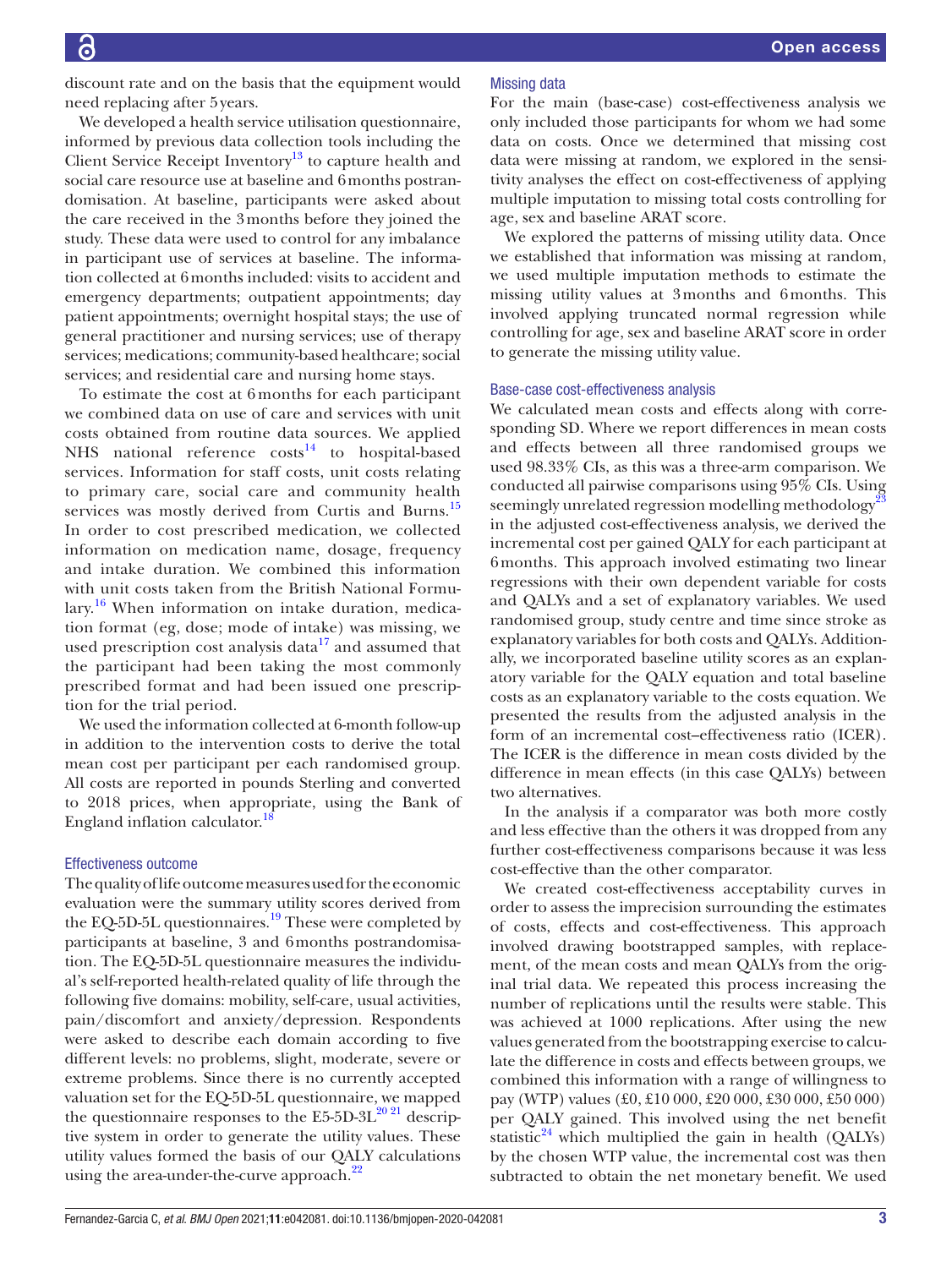these results to generate a cost-effectiveness acceptability curve which graphically represented the probability of each of the interventions being cost-effective at each of the prespecified value for society's WTP for a QALY.<sup>25</sup> All analyses were carried out in Stata V.15.[26](#page-11-6)

#### Sensitivity, subgroup and per-protocol analyses

We conducted deterministic sensitivity analyses in order to assess the robustness of the cost-effectiveness results for three scenarios.

First, we examined the impact of assigning a value of zero to missing total healthcare costs.

Second, we examined the possibility that those participants with missing total healthcare costs may have used some services and hence incurred some costs. Under this scenario, once we established that information was missing at random, we applied truncated normal regression methods excluding total costs values below zero and above £25000 (as the highest observed value for total costs) and used age, sex and baseline ARAT as covariates.

Finally, we investigated whether increasing the life span of the MIT-Manus robotic gym system from 5 to 7years would affect the cost-effectiveness of the interventions.

In order to explore the impact of time since stroke on the cost-effectiveness of the interventions, we conducted an exploratory analysis for the subgroups outlined in the protocol.<sup>[4](#page-10-2)</sup> Three subgroups were prespecified  $\langle$ <3 months, 3–12 months and >12 months) according to time since stroke.

A secondary per-protocol cost-effectiveness analysis removing from the data set those participants who did not receive at least 20 sessions of therapy in the robotassisted training and the EULT programme groups was also conducted. The cut-off point of 20 sessions was based on clinical evidence that an additional 20 hours of therapy compared with control interventions leads to improvements on functional outcome.<sup>[27](#page-11-7)</sup>

We combined each sensitivity, subgroup and perprotocol analyses with bootstrapping in order to reflect the imprecision surrounding the cost-effectiveness results.

### Extrapolation of trial results

We carried out a modelling exercise designed to extrapolate the mean QALYs at 6months to 12 months based on the results of the trial, for this, we made a number of assumptions. First, we assumed that participants across all groups maintained the same utility levels reported at 6months postrandomisation. Second, we considered all intervention costs and therapy-related costs (physiotherapy, occupational therapy, and speech and language therapy) as sunk costs, since they were deemed not to continue beyond the 6-month trial period. However, we assumed that all other levels of healthcare resource use remained constant from 6 to 12 months postrandomisation.

We calculated the difference in mean costs and effects between the randomised groups with differences across groups not being formally tested. We used seemingly unrelated regression $^{23}$  methods to calculate the adjusted

ICER at 12 months including the same explanatory variables used in the base-case cost-effectiveness analysis. As in the base-case analysis we used the bootstrapping technique to present uncertainty surrounding mean costs, effects and cost-effectiveness.

# Patient and public involvement

We have designed and reported our research with input from stroke survivors. Members from the North East Stroke Research Network Patient and Carer Panel provided input to the design and content of trial documents, including health economics questionnaires.

# **RESULTS**

# Completeness of data

Most participants (96%) across all groups completed the health service utilisation questionnaire at baseline. There was a progressive increase in non-responses to the health service utilisation questionnaires over the 6-month follow-up period. The pattern of responses was similar across the intervention groups; however, the loss to follow-up was more pronounced in the usual care group. While completion rates were 83% for the robotassisted training group and 85% for the EULT group, this decreased to 70% of usual care participants. Completion rate of EQ-5D-5L at baseline was 99% across all of participants. This decreased to 88% at 3months and 82% at 6months. The highest number of non-responders belonged to the usual care group with response rates of 81% at 3months and 75% at 6months.

# Health service use and costs

Reported health service resource use was broadly similar across all randomised groups at 6months [\(table](#page-4-0) 1). Large SD indicate that there was substantial variation in use of service between individuals in all three randomised groups, with a few participants reporting very high use of some services. While not statistically tested, the main apparent difference between groups was in the therapy services received, with usual care participants receiving more home physiotherapy and speech and language therapy sessions compared with the robotic-assisted training and EULT groups. Participants in usual care had a higher reported mean number of contacts with general practice and nursing services compared with the roboticassisted training and EULT groups.

The mean total cost per participant for each randomised group is reported in [table](#page-5-0) 2. We also report the mean total cost per cost category per participant. The highest mean costs per participant were associated with the use of social care services which included stays in residential and nursing home facilities and care assistance received at home. The average cost per participant was higher in the usual care group in all categories except in secondary care and other NHS and social services used by the participants. The addition of the intervention costs; however, reversed this finding making the mean cost per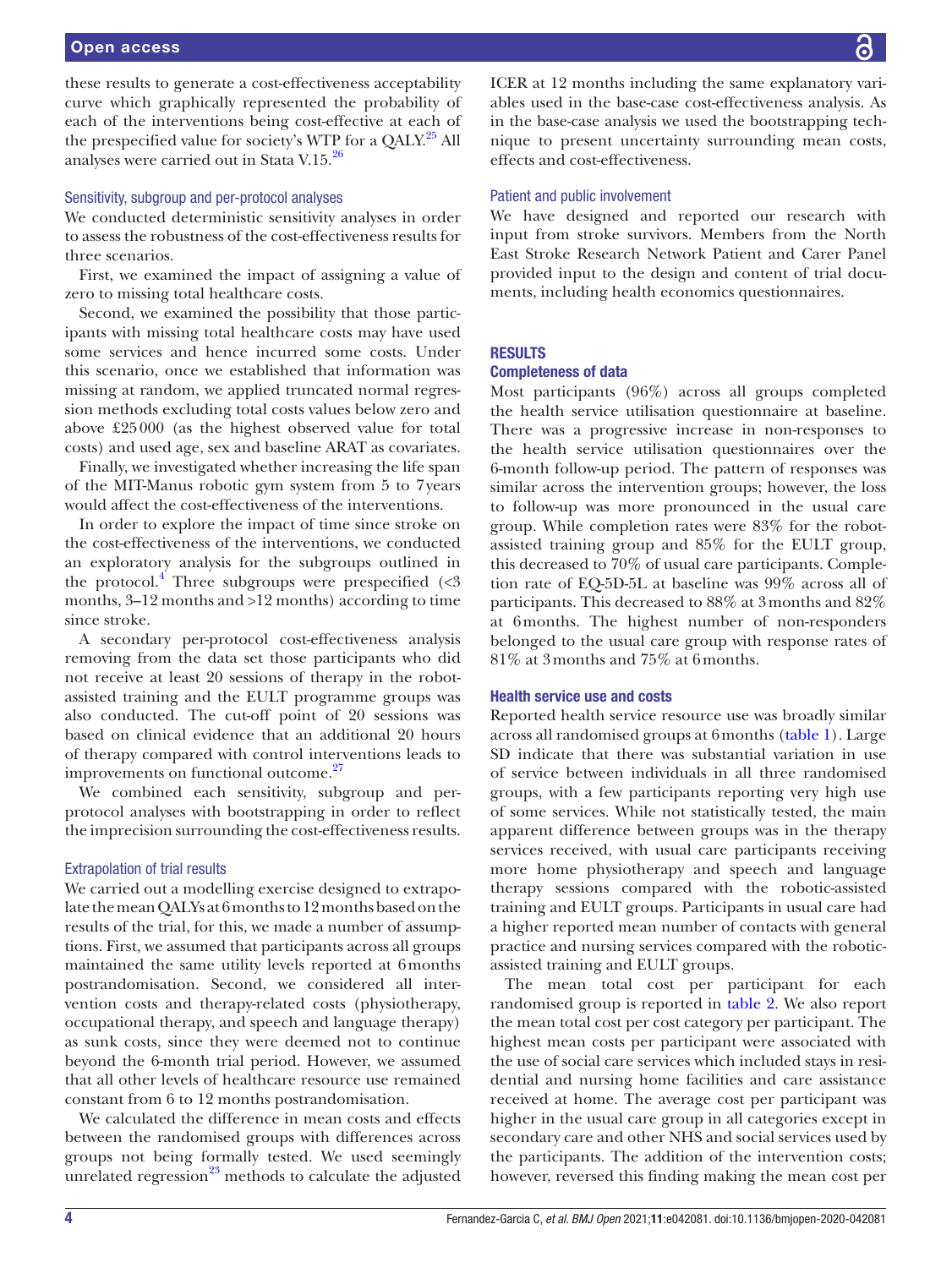<span id="page-4-0"></span>

| Table 1                                                          | Reported health service resource use at 6 months |                              |                     |                              |                    |                              |  |
|------------------------------------------------------------------|--------------------------------------------------|------------------------------|---------------------|------------------------------|--------------------|------------------------------|--|
|                                                                  | Robot-assisted training (n=257)                  |                              | <b>EULT</b> (n=259) |                              | Usual care (n=254) |                              |  |
| Area of resource<br>utilisation                                  | Respondents n*                                   | <b>Mean</b><br>contacts (SD) | Respondents n*      | <b>Mean</b><br>contacts (SD) | Respondents n*     | <b>Mean contacts</b><br>(SD) |  |
| <b>GP</b> surgery                                                | 205                                              | 1.80(3.88)                   | 208                 | 1.49(2.08)                   | 168                | 1.83(2.17)                   |  |
| GP home                                                          | 209                                              | 0.37(1.08)                   | 213                 | 0.27(0.73)                   | 174                | 0.38(1.29)                   |  |
| GP phone                                                         | 207                                              | 0.53(1.22)                   | 207                 | 0.39(0.96)                   | 172                | 0.30(0.77)                   |  |
| Nurse surgery                                                    | 203                                              | 0.61(1.39)                   | 210                 | 0.49(1.19)                   | 169                | 0.90(5.58)                   |  |
| Nurse home                                                       | 206                                              | 0.47(2.07)                   | 213                 | 0.45(1.65)                   | 170                | 5.39 (44.63)                 |  |
| Nurse phone                                                      | 211                                              | 0.08(0.56)                   | 212                 | 0.52(0.31)                   | 174                | 0.04(0.25)                   |  |
| <b>NHS</b> direct                                                | 211                                              | 0.11(0.44)                   | 213                 | 0.08(0.35)                   | 174                | 0.03(0.32)                   |  |
| Physiotherapy<br>hospital                                        | 210                                              | 2.18(6.10)                   | 211                 | 2.99(9.23)                   | 171                | 2.64(7.72)                   |  |
| Physiotherapy<br>home                                            | 205                                              | 2.76(8.76)                   | 207                 | 3.10(8.04)                   | 170                | 4.35 (11.87)                 |  |
| Physiotherapy at<br>general practice<br>surgery                  | 213                                              | 0.13(1.16)                   | 212                 | 0.40(2.63)                   | 176                | 0.50(3.85)                   |  |
| Physiotherapy<br>elsewhere                                       | 212                                              | 0.23(1.45)                   | 213                 | 0.21(1.82)                   | 175                | 0.62(4.63)                   |  |
| Occupational<br>therapy hospital                                 | 211                                              | 0.64(3.14)                   | 211                 | 1.23(7.23)                   | 174                | 0.57(3.53)                   |  |
| Occupational<br>therapy home                                     | 210                                              | 1.56(5.39)                   | 209                 | 1.27(4.28)                   | 173                | 1.95(7.23)                   |  |
| Occupational<br>therapy at general<br>practice surgery           | 213                                              | 0.00(0.07)                   | 211                 | 0.01(0.14)                   | 176                | 0.02(0.23)                   |  |
| Occupational<br>therapy elsewhere                                | 212                                              | 0.16(1.49)                   | 211                 | 0.00(0.00)                   | 176                | 0.00(0.00)                   |  |
| Speech and<br>language therapy<br>hospital                       | 213                                              | 0.57(2.79)                   | 213                 | 0.65(3.74)                   | 173                | 0.94(5.24)                   |  |
| Speech and<br>language therapy<br>home                           | 210                                              | 0.47(2.00)                   | 212                 | 0.64(3.97)                   | 175                | 2.22(15.42)                  |  |
| Speech and<br>language therapy<br>at general<br>practice surgery | 212                                              | 0.00(0.00)                   | 213                 | 0.03(0.42)                   | 176                | 0.02(0.13)                   |  |
| Speech and<br>language therapy<br>elsewhere                      | 213                                              | 0.05(0.42)                   | 213                 | 0.47(0.68)                   | 175                | 0.03(0.45)                   |  |
| A&E visits                                                       | 213                                              | 0.33(0.77)                   | 214                 | 0.37(0.98)                   | 178                | 0.24(0.70)                   |  |
| Outpatient<br>appointments                                       | 212                                              | 1.64(3.14)                   | 215                 | 1.42(2.88)                   | 176                | 1.48(4.24)                   |  |
| Hospital nights<br>after being<br>admitted via A&E               | 213                                              | 0.79(4.77)                   | 215                 | 1.83 (12.95)                 | 176                | 0.70(3.59)                   |  |
| Hospital nights<br>NOT admitted via<br>A&E                       | 213                                              | 0.28(3.09)                   | 215                 | 0.03(0.19)                   | 176                | 0.25(1.81)                   |  |
| Day patient<br>treatment (half<br>day)                           | 205                                              | 0.08(0.35)                   | 210                 | 0.09(0.46)                   | 175                | 0.06(0.32)                   |  |
|                                                                  |                                                  |                              |                     |                              |                    |                              |  |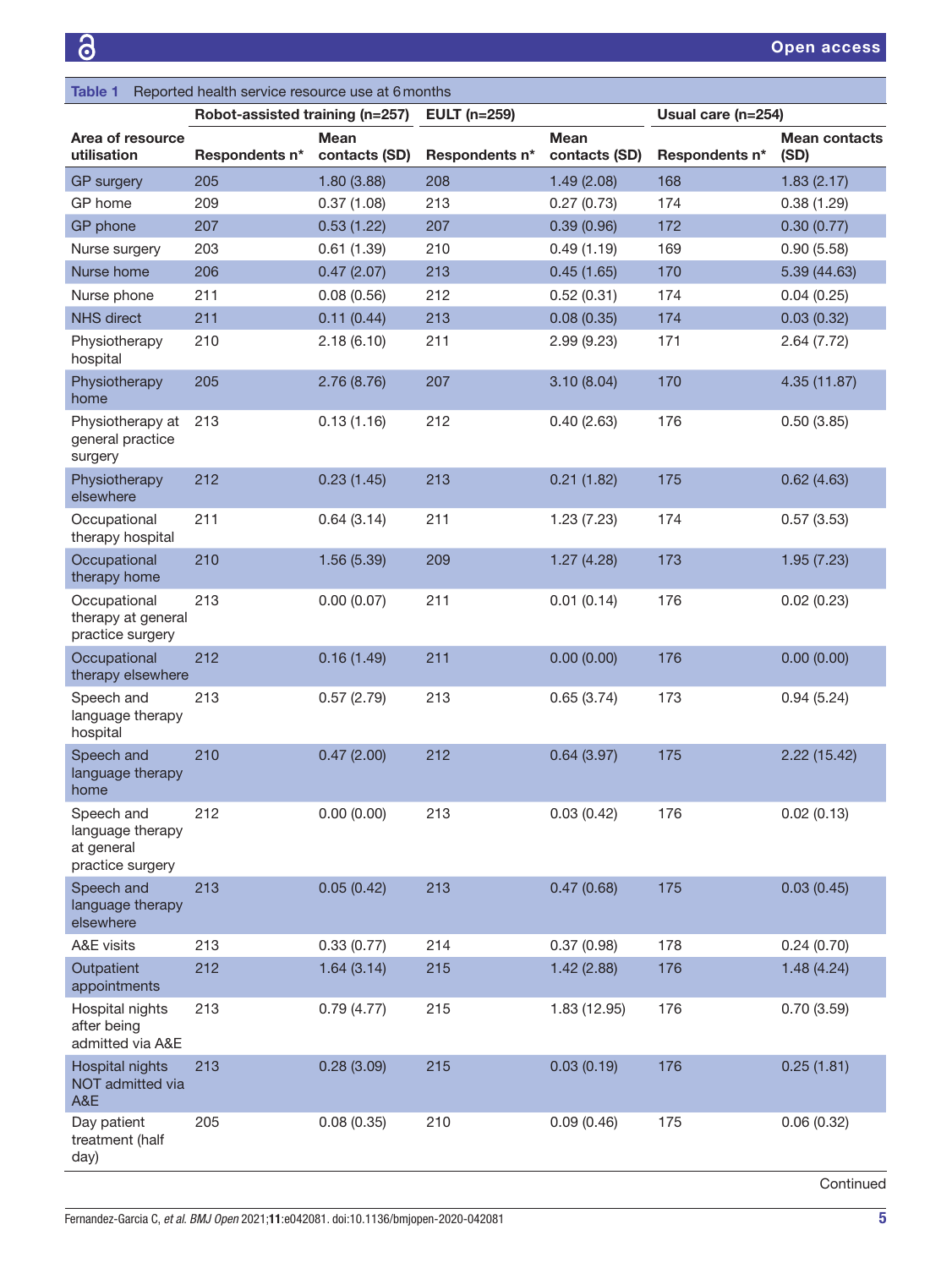| <b>Table 1</b><br>Continued            |                                 |                              |                     |                              |                    |                              |  |
|----------------------------------------|---------------------------------|------------------------------|---------------------|------------------------------|--------------------|------------------------------|--|
|                                        | Robot-assisted training (n=257) |                              | <b>EULT</b> (n=259) |                              | Usual care (n=254) |                              |  |
| Area of resource<br>utilisation        | Respondents n*                  | <b>Mean</b><br>contacts (SD) | Respondents n*      | <b>Mean</b><br>contacts (SD) | Respondents n*     | <b>Mean contacts</b><br>(SD) |  |
| Day patient<br>treatment (full<br>day) | 199                             | 0.03(0.17)                   | 201                 | 0.02(0.18)                   | 169                | 0.06(0.07)                   |  |
| Residential care                       | 213                             | 1.75 (14.65)                 | 215                 | 2.08(17.07)                  | 177                | 1.39 (10.72)                 |  |
| Nursing home                           | 213                             | 0.00(0.00)                   | 216                 | 0.83(12.24)                  | 177                | 3.08(23.51)                  |  |
| Meals on wheels                        | 213                             | 0.02(0.27)                   | 213                 | 0.04(0.49)                   | 177                | 0.08(1.05)                   |  |
| Home help<br>personal care             | 211                             | 2.89(6.77)                   | 210                 | 3.04(7.42)                   | 173                | 3.17(7.03)                   |  |
| Home help<br>household tasks           | 213                             | 0.74(3.21)                   | 212                 | 0.68(3.87)                   | 175                | 1.06(4.54)                   |  |
| Home help<br>shopping                  | 213                             | 0.11(0.74)                   | 212                 | 0.07(0.53)                   | 176                | 0.11(0.76)                   |  |
| Health visitor                         | 212                             | 0.05(0.45)                   | 213                 | 0.09(0.85)                   | 177                | 0.03(0.28)                   |  |
| Geriatrician                           | 212                             | 0.03(0.42)                   | 213                 | 0.02(0.23)                   | 177                | 0.00(0.00)                   |  |
| Psychiatrist                           | 212                             | 0.13(0.72)                   | 213                 | 0.75(0.54)                   | 175                | 0.01(0.11)                   |  |
| Psychologist                           | 209                             | 0.45(2.07)                   | 211                 | 0.28(1.14)                   | 176                | 0.44(2.37)                   |  |
| Chiropodist                            | 210                             | 0.55(1.19)                   | 210                 | 0.39(1.06)                   | 173                | 0.44(1.02)                   |  |
| Optician                               | 210                             | 0.25(0.56)                   | 212                 | 0.23(0.53)                   | 174                | 0.32(0.64)                   |  |
| Pharmacist                             | 211                             | 0.66(2.33)                   | 207                 | 0.60(2.28)                   | 174                | 1.16(4.35)                   |  |

\*n denotes the number of participants who completed all or part of the questionnaire.

A&E, accident and emergency; EULT, enhanced upper limb therapy; GP, general practitioner.

<span id="page-5-0"></span>

| Total cost $(E)$ over 6 months for all participants with full economic data<br>Table 2       |                                             |                             |                     |              |                    |             |  |
|----------------------------------------------------------------------------------------------|---------------------------------------------|-----------------------------|---------------------|--------------|--------------------|-------------|--|
|                                                                                              | <b>Robot-assisted training</b><br>$(n=257)$ |                             | <b>EULT</b> (n=259) |              | Usual care (n=254) |             |  |
| Area of resource utilisation n                                                               |                                             | Mean (SD)                   | $\mathsf{n}$        | Mean (SD)    | n                  | Mean (SD)   |  |
| Intervention costs                                                                           | 257                                         | 2872 (0)                    | 259                 | 1399(0)      | $\Omega$           |             |  |
| Primary care costs and<br>community-based healthcare<br>(including therapy services)         | 213                                         | 743 (1031)                  | 215                 | 777 (1262)   | 177                | 1078 (1813) |  |
| Social care                                                                                  | 213                                         | 1410 (3146)                 | 216                 | 1541 (3943)  | 178                | 1890 (4281) |  |
| Secondary care                                                                               | 213                                         | 733 (2247)                  | 216                 | 988 (4486)   | 178                | 668 (1880)  |  |
| <b>Medication costs</b>                                                                      | 157                                         | 149 (302)                   | 162                 | 154 (273)    | 126                | 198 (347)   |  |
| Other NHS and social<br>services                                                             | 11                                          | 727 (983)                   | 13                  | 790 (946)    | 9                  | 307 (406)   |  |
| Deceased participants                                                                        | 1                                           | 0(0)                        | 3                   | 13953 (4516) | $\Omega$           |             |  |
| Mean total cost                                                                              | 257                                         | 5387 (4054)                 | 259                 | 4451 (6033)  | 178                | 3785 (5437) |  |
| Mean difference between<br>robot-assisted training and<br>usual care with 95% CI; p<br>value |                                             | 1601 (706 to 2496); < 0.001 |                     |              |                    |             |  |
| Mean difference between<br>EULT and usual care with<br>95% CI; p value                       |                                             | 665 (-444 to 1774); 0.239   |                     |              |                    |             |  |
| .                                                                                            |                                             |                             | $\cdots$            |              |                    |             |  |

EULT, enhanced upper limb therapy; n, randomised n; NHS, National Health Service.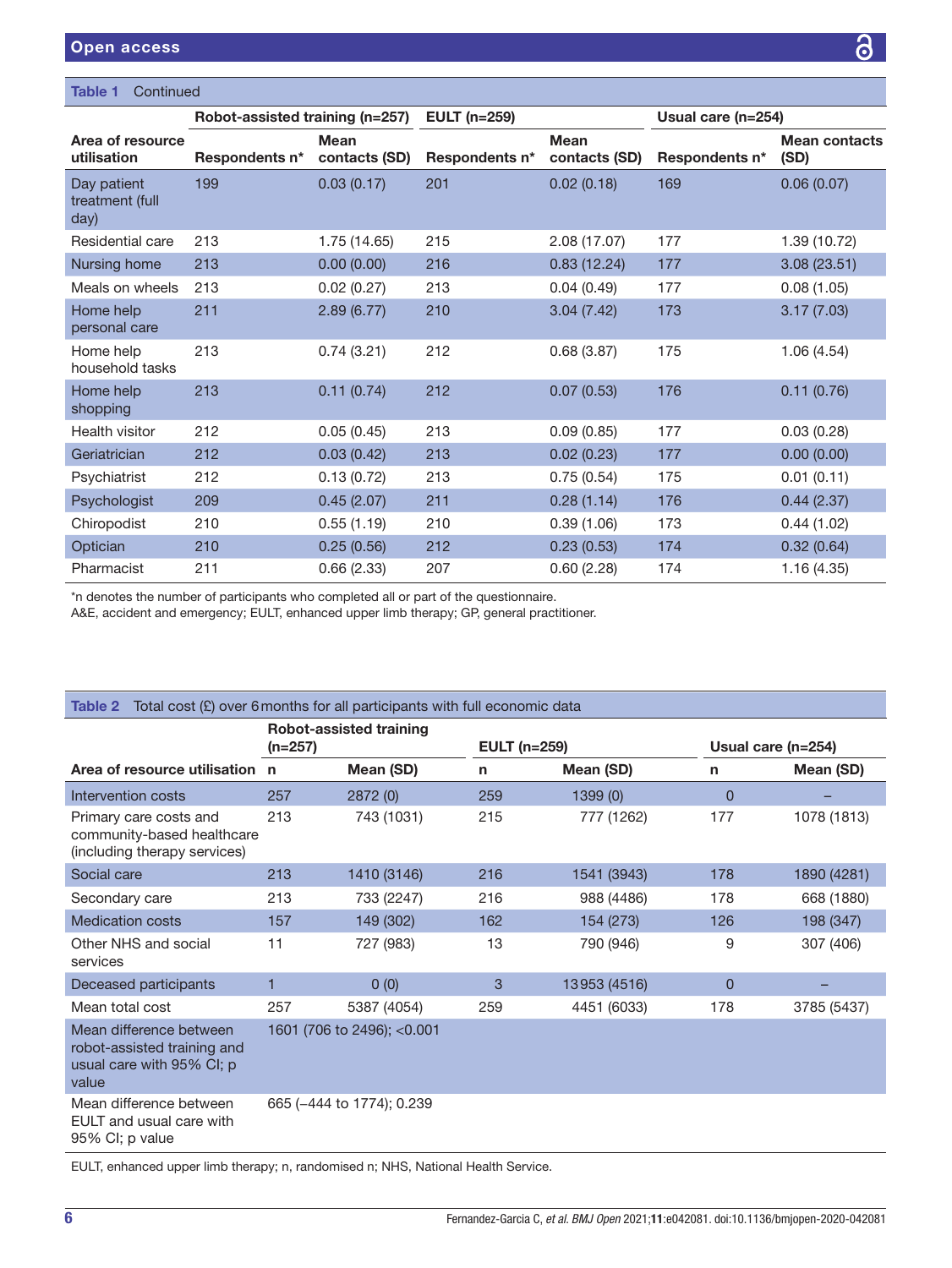<span id="page-6-0"></span>

| Utility scores at baseline, 3 months and 6 months and QALYs at 6 months<br>Table 3                         |                                                 |                               |                            |                     |                        |              |
|------------------------------------------------------------------------------------------------------------|-------------------------------------------------|-------------------------------|----------------------------|---------------------|------------------------|--------------|
|                                                                                                            | <b>Robot-assisted training</b><br>$(n^* = 257)$ |                               | EULT (n <sup>*</sup> =259) |                     | Usual care $(n^*=254)$ |              |
| <b>Time period</b>                                                                                         | n                                               | Mean<br>(SD)                  | n                          | <b>Mean</b><br>(SD) | n                      | Mean<br>(SD) |
| Baseline EQ-5D-5L score                                                                                    | 254                                             | 0.36(0.26)                    | 259                        | 0.39(0.25)          | 254                    | 0.37(0.26)   |
| 3-month EQ-5D-5L score                                                                                     | 232                                             | 0.45(0.27)                    | 236                        | 0.48(0.24)          | 207                    | 0.42(0.29)   |
| 6-month EQ-5D-5L score                                                                                     | 223                                             | 0.46(0.29)                    | 222                        | 0.50(0.27)          | 190                    | 0.46(0.27)   |
| QALYs at 6 months after multiple<br>imputation                                                             | 254                                             | 0.21(0.12)                    | 259                        | 0.23(0.10)          | 254                    | 0.21(0.11)   |
| Mean difference in QALYs between<br>robot-assisted training and usual<br>care with 95% CI; p value         |                                                 | $0.00$ (-0.20 to 0.20); 0.995 |                            |                     |                        |              |
| Mean difference in QALYs between 0.02 (0.00 to 0.35); 0.080<br>EULT and usual care with 95% CI;<br>p value |                                                 |                               |                            |                     |                        |              |
| *n=number randomised.<br>EULT, enhanced upper limb therapy; QALY, quality adjusted life year.              |                                                 |                               |                            |                     |                        |              |

participant highest in the group receiving robot-assisted training. We found some evidence the mean difference in costs between the robot-assisted training group and the usual care group was higher (mean difference: 1601 (95% CI 706 to 2496)). However, there was no evidence of a difference between the EULT group and usual care higher (mean difference: 665 (95% CI −444 to 1774)).

### Health outcomes

The mean utility scores across all randomised groups were similar at baseline, 3months and 6months as were mean QALYs [\(table](#page-6-0) 3). The EULT group had the highest mean QALY (0.23) followed by robot-assisted training and usual care groups, both of which had a mean QALY over 6months of 0.21. The mean differences in QALYs between each of the intervention groups (robot-assisted training and EULT) and usual care were found to be very small and there was no evidence of a difference between randomised groups.

# Cost-effectiveness analysis, subgroup analysis, per-protocol analysis and longer-term model

The base-case cost-effectiveness analysis results ([table](#page-7-0) 4) show the adjusted ICER was £74100 for the comparison between EULT and usual care. Robot-assisted therapy was, on average, dominated by EULT since it was both, on average, more costly and less effective. The costeffectiveness acceptability curve ([figure](#page-8-0) 1), shows that EULT had a 19% chance of being cost-effective at the £20 000 WTP threshold value. The probability of EULT being cost-effective remained below 40% at all the WTP values considered in the analysis. Robot-assisted training had no probability of being cost-effective at all WTP values considered in the analysis.

The results from the subgroup analysis are also summarised in [table](#page-7-0) 4. These showed that robot-assisted training remained dominated on average by EULT in both

the adjusted and unadjusted results for all subgroups. The highest ICER (£126 143) comparing EULT with usual care was linked to those participants who had a stroke more than 12 months before randomisation. The subgroup of participants who were less than 3months poststroke at randomisation had the lowest ICER (£31 400) for the comparison of EULT with usual care. The bootstrapped sensitivity analysis for this group suggested that EULT had a 41% probability of being cost-effective at the £20 000 WTP threshold.

Results from the per-protocol analysis did not change the direction of the cost-effectiveness results. Usual care remained the least costly option followed by EULT and robot-assisted training. The ICER for EULT and usual care was £68000 and EULT only had a 17% probability of being cost effective at the £20 000 WTP threshold. The probability of robot-assisted therapy being considered cost-effective was very low.

[Table](#page-7-0) 4 shows the results from the economic model which extrapolated the trial data on costs and effects to 12 months. Unadjusted mean costs per participant were lowest in the EULT group (£6892) followed closely by usual care (£6916) and robot-assisted training (£7538). Mean QALYs were in line with those seen in the basecase analysis with participants in the EULT group having highest mean QALYs at 12 months (0.48) followed by usual care (0.47) and robot-assisted training (0.44). Once we adjusted for baseline costs, baseline utility score, study centre, randomised group and time since stroke, usual care reverted to being the least costly option. The ICER for the comparison between EULT and usual care was £6095, however there was only a 55% probability of EULT being considered cost-effective compared with usual care at the £20 000 WTP value. Robot-assisted training had no probability of being cost-effective at this WTP value.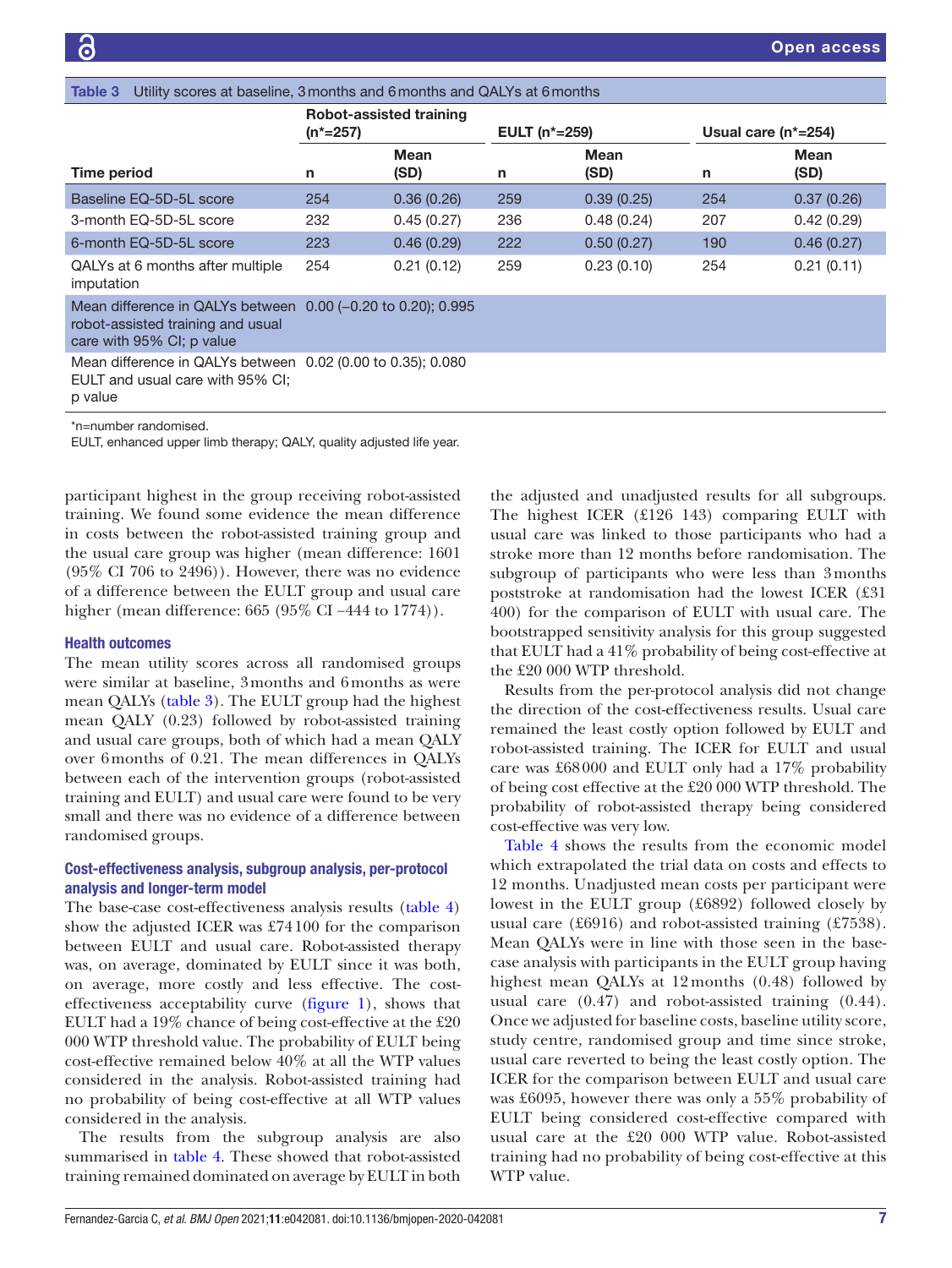<span id="page-7-0"></span>Table 4 Results from base-case cost-effectiveness analysis, subgroup analyses and longer-term economic model

| Probability of each therapy being |
|-----------------------------------|
| cost-effective at the £20 000 WTP |
| threshold                         |

|                                                              | Robot-assisted                                           |                                   |                                   |             | threshold                  |             |                      |  |
|--------------------------------------------------------------|----------------------------------------------------------|-----------------------------------|-----------------------------------|-------------|----------------------------|-------------|----------------------|--|
| <b>Scenario</b>                                              | training<br>$(n=257)$                                    | <b>EULT</b><br>$(n=259)$          | <b>Usual care</b><br>$(n=254)$    | <b>ICER</b> | Robot-assisted<br>training | <b>EULT</b> | <b>Usual</b><br>care |  |
| Base-case analysis                                           |                                                          |                                   |                                   |             |                            |             |                      |  |
| $Cost - E$ ,<br>unadjusted,<br>mean (CI)*                    | 5387<br>(4777 to 5996)                                   | 4451<br>(3548 to 5354)            | 5387<br>(4777 to 5996)            |             |                            |             |                      |  |
| $QALY -$<br>unadjusted,<br>mean (CI)*                        | 0.21<br>(0.195 to 0.229)                                 | 0.23<br>(0.213 to 0.244)          | 0.21<br>(0.194 to 0.230)          |             |                            |             |                      |  |
| ICER (£ per<br>$QALY$ )-<br>adjusted EULT<br>vs usual caret  |                                                          |                                   |                                   | 74100       | 0.00                       | 0.19        | 0.81                 |  |
|                                                              | Subgroup analysis (less than 3 months-time since stroke) |                                   |                                   |             |                            |             |                      |  |
| $Cost - E$ ,<br>unadjusted,<br>mean (CI)                     | 5485<br>(3938 to 7032)                                   | 3863<br>(2527 to 5199)            | 3328<br>(1443 to 5213)            |             |                            |             |                      |  |
| $QALY -$<br>unadjusted,<br>mean $(Cl)^*$                     | 0.22<br>$(0.19 \text{ to } 0.25)$                        | 0.24<br>$(0.20 \text{ to } 0.28)$ | 0.21<br>$(0.17 \text{ to } 0.25)$ |             |                            |             |                      |  |
| ICER (£ per<br>$QALY$ )-<br>adjusted EULT<br>vs usual caret  |                                                          |                                   |                                   | 31400       | 0.00                       | 0.41        | 0.59                 |  |
|                                                              | Subgroup analysis (3 to 12 months - time since stroke)   |                                   |                                   |             |                            |             |                      |  |
| $Cost - E$ ,<br>unadjusted,<br>mean (CI)*                    | 5790<br>(4793 to 6786)                                   | 5084<br>(3393 to 6774)            | 4943<br>(3228 to 6658)            |             | $\overline{\phantom{0}}$   |             |                      |  |
| $QALY -$<br>unadjusted,<br>mean (CI)                         | 0.20<br>$(0.18 \text{ to } 0.23)$                        | 0.23<br>$(0.20 \text{ to } 0.25)$ | 0.21<br>$(0.19 \text{ to } 0.24)$ |             |                            |             |                      |  |
| ICER (£ per<br>$QALY$ ) -<br>adjusted EULT<br>vs usual caret |                                                          |                                   |                                   | 79400       | 0.04                       | 0.37        | 0.59                 |  |
|                                                              | Subgroup analysis (more than 12 months)                  |                                   |                                   |             |                            |             |                      |  |
| $Cost - E$ ,<br>unadjusted,<br>mean (CI)*                    | 4822<br>(4036 to 5728)                                   | 3961<br>(2783 to 5138)            | 2823<br>(1299 to 4348)            |             |                            |             |                      |  |
| $QALY -$<br>unadjusted,<br>mean (CI)*                        | 0.22<br>$(0.18 \text{ to } 0.25)$                        | 0.23<br>$(0.20 \text{ to } 0.25)$ | 0.21<br>$(0.18 \text{ to } 0.24)$ |             |                            |             |                      |  |
| ICER (£ per<br>$QALY$ ) —<br>adjusted EULT<br>vs usual care§ |                                                          |                                   |                                   | 126143      | 0.01                       | 0.15        | 0.84                 |  |
| Per-protocol analysis                                        |                                                          |                                   |                                   |             |                            |             |                      |  |
| $Cost - E$ ,<br>unadjusted,<br>mean (CI)*                    | 5595<br>(4929 to 6261)                                   | 4551<br>(3596 to 5501)            | 3785<br>(2801 to 4770)            |             |                            |             |                      |  |

Continued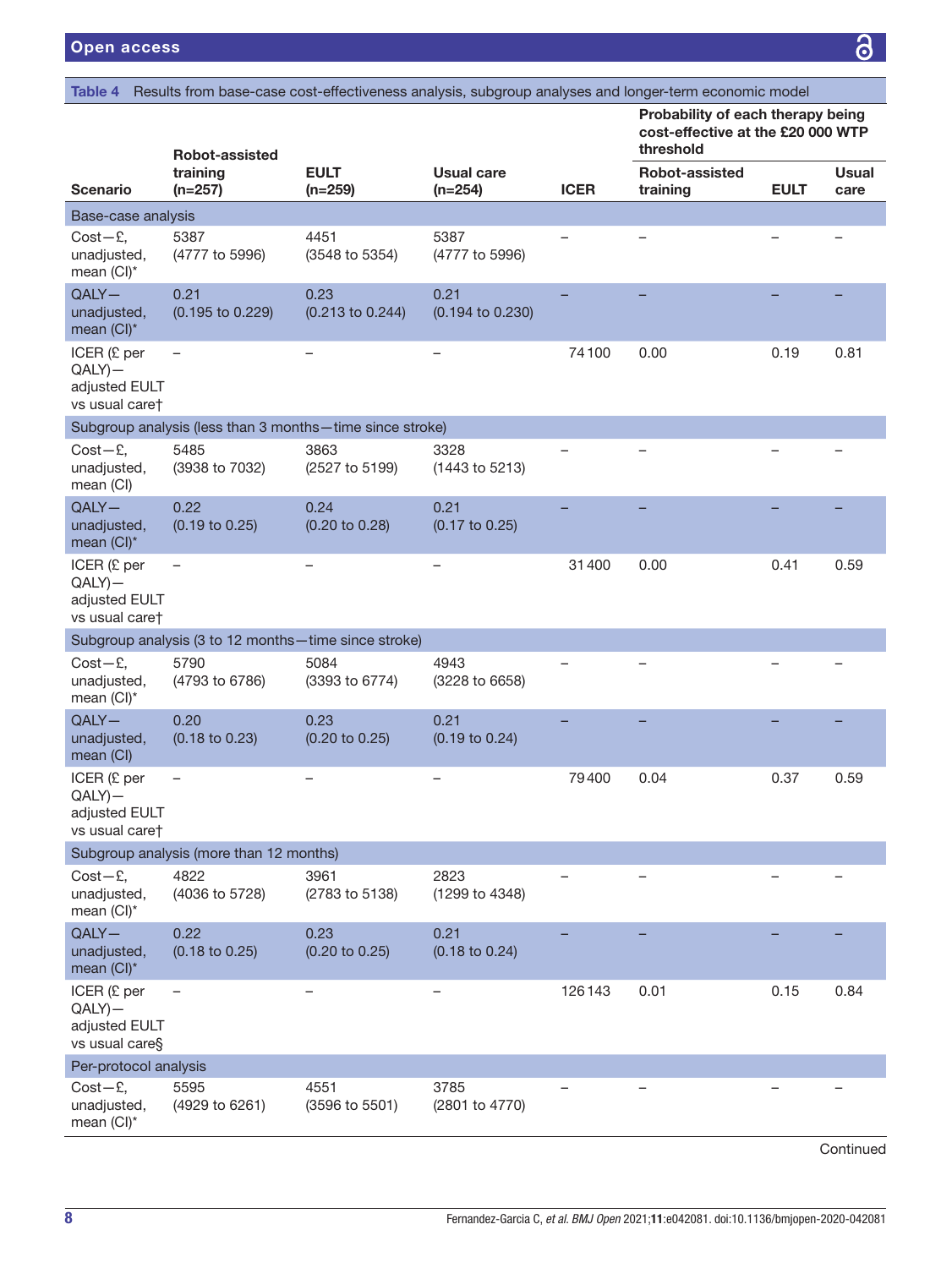| <b>Table 4</b> | Continued |  |
|----------------|-----------|--|
|                |           |  |

# Probability of each therapy being cost-effective at the £20 000 WTP threshold

|                                                              | <b>Robot-assisted</b>                                                 |                                   |                                   |             | threshold                         |             |                      |  |  |
|--------------------------------------------------------------|-----------------------------------------------------------------------|-----------------------------------|-----------------------------------|-------------|-----------------------------------|-------------|----------------------|--|--|
| <b>Scenario</b>                                              | training<br>$(n=257)$                                                 | <b>EULT</b><br>$(n=259)$          | <b>Usual care</b><br>$(n=254)$    | <b>ICER</b> | <b>Robot-assisted</b><br>training | <b>EULT</b> | <b>Usual</b><br>care |  |  |
| $QALY -$<br>unadjusted,<br>mean (CI)*                        | 0.22<br>$(0.20 \text{ to } 0.24)$                                     | 0.23<br>$(0.21$ to $0.25)$        | 0.21<br>$(0.19 \text{ to } 0.23)$ |             |                                   |             |                      |  |  |
| ICER (£ per<br>$QALY$ ) -<br>adjusted EULT<br>vs usual caret | $\overline{\phantom{m}}$                                              |                                   |                                   | 68000       | 0.00                              | 0.17        | 0.83                 |  |  |
| Extrapolation to 12 months                                   |                                                                       |                                   |                                   |             |                                   |             |                      |  |  |
| $Cost - E$<br>unadjusted,<br>mean (CI)*                      | 7538<br>(6350 to 8725)                                                | 6892<br>(5149 to 8635)            | 6916<br>(5003 to 8830)            |             |                                   |             |                      |  |  |
| $QALY -$<br>unadjusted,<br>mean (CI)*                        | 0.44<br>$(0.40 \text{ to } 0.48)$                                     | 0.48<br>$(0.44 \text{ to } 0.51)$ | 0.45<br>$(0.41 \text{ to } 0.48)$ |             |                                   |             |                      |  |  |
| ICER(E per)<br>$QALY$ ) —<br>adjusted EULT<br>vs usual caret | -                                                                     |                                   |                                   | 6095        | 0.10                              | 0.55        | 0.35                 |  |  |
|                                                              | *98.33% CI used throughout the analyses for the three-arm comparison. |                                   |                                   |             |                                   |             |                      |  |  |

†Data adjusted for baseline costs, baseline utility score, study centre, randomised group and time since stroke.

EULT, enhanced upper limb therapy; ICER, incremental cost–effectiveness ratio; QALY, quality adjusted life year; WTP, willingness to pay.

# Sensitivity analyses

The different scenarios explored in these analyses did not change the direction of the results from the basecase cost-effectiveness results. Robot-assisted training remained dominated on average by EULT in all instances. First, when we changed the missing costs to zero, the resulting ICER between EULT and usual care increased to £172000. This increase is to be expected since all participants with missing total costs belong to the usual care group. By imputing zero for missing costs the mean costs for the usual care participants decreased and hence, when this was done, the ICER increased when compared with EULT.



<span id="page-8-0"></span>Figure 1 Cost-effectiveness acceptability curve (base-case analysis)—adjusted bootstrapped replications for costeffectiveness analysis. EULT, enhanced upper limb therapy.

Second, applying multiple imputation methods to missing costs resulted in an increase to the unadjusted mean usual care costs (£4451) compared with the basecase results (£3785). Consequently, the resulting ICER from the comparison between EULT and usual care decreased to £50000 with the probability of EULT being cost-effective at £20000 increasing to 27%.

Third, extending the life of the robotic gym system resulted in a reduction of the mean capital costs per patient and hence, in a lower mean total cost for the robot-assisted training group (£5085) compared with the base-case analysis (£5387). There were no changes to the utility scores across all groups nor to the mean costs for EULT and usual care, hence the resulting ICER for the comparison of EULT and usual care remained the same as in the base-case analysis (£74 100).

# **DISCUSSION**

The RATULS trial found no evidence that robot-assisted training, as delivered in the study, improved upper limb function 'success' for patients who had a stroke with moderate or severe upper limb functional limitation when compared with a EULT programme or usual care.<sup>[5](#page-10-3)</sup> Our economic evaluation strengthens the evidence base of these upper limb rehabilitation programmes through the evaluation of their cost-effectiveness.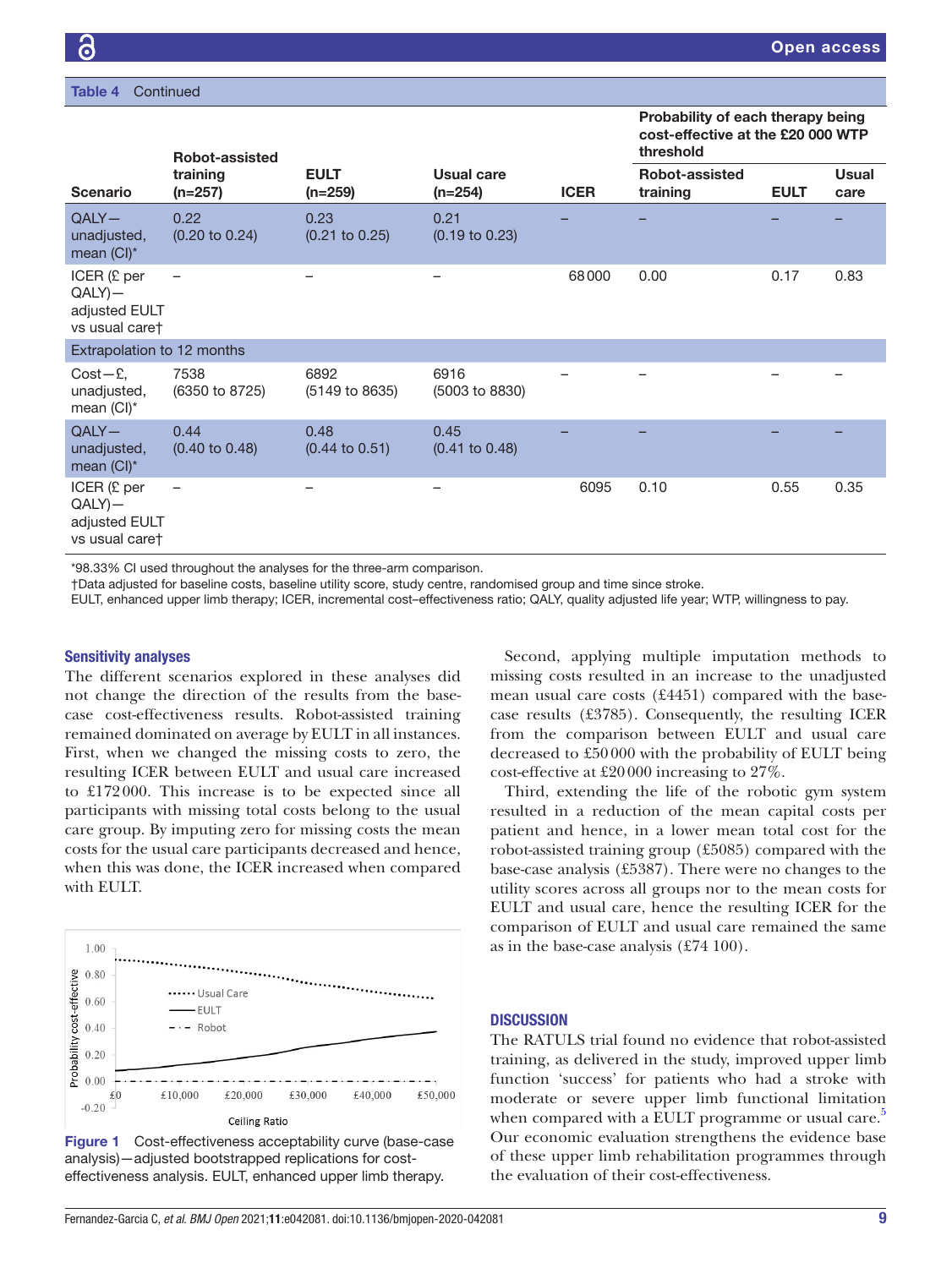Results from the base-case cost-effectiveness analysis suggested that, on average, robot-assisted training was more costly than both EULT and usual care and that robot-assisted training was slightly less effective than EULT. EULT was on average more costly and as effective as usual care in the unadjusted analyses and more costly and more effective in the adjusted analyses. The balance of probabilities favoured usual care as the preferred upper limb rehabilitation therapy over the range of WTP values considered. Focusing on the society's WTP for a QALY, the bootstrapped analysis suggested that, EULT, as delivered in this trial, was unlikely to be costeffective over any of the WTP values considered, despite being more effective than robot-assisted training and usual care. The subgroup, sensitivity and per-protocol analyses did not change the direction of the base-case cost-effectiveness results. Extrapolating within-trial results to 12 months produced the lowest ICER for the comparison between EULT and usual care overall, however, high uncertainty surrounds the assumptions made about how costs and utilities change beyond the trial follow-up.

The main strength of this economic evaluation is that it was conducted as part of a rigorously run RCT and followed guidelines for best practice throughout.<sup>11 28</sup> As a result, we were able to base the economic evaluation on individual patient data collected during the trial and benefited from low levels of missing healthcare resource use and quality of life data. However, the loss to follow-up in the usual care group may have led to an underestimation of resource use for these participants. Nevertheless, when we imputed missing values the results were still consistent with those from the base-case analysis.

One of the main challenges in conducting the economic evaluation was the difficulty to ascertain the specific components of usual care therapy. Log books designed to capture detailed usual care information were completed by participants. The information gathered was to be used alongside the health service utilisation questionnaire. Completion rates, however, were very low and we were unable to incorporate these data into the economic evaluation. We overcame this by drawing on the information captured via our primary data collection tool, the healthcare service utilisation questionnaire, where participants recorded any therapy sessions received during the trial period.

Through the collection of self-reported quality of life information at three points during the study using the EQ-5D-5L questionnaire, $\frac{19}{19}$  we were able to measure quality of life gains for participants across all groups. One strength of this generic tool is that decision makers will be able to make priority-setting decisions not only for this patient group but across different disease areas.<sup>11</sup> However, the EQ-5D-5L questionnaire does not capture transitory changes as it only asks about health on the day the participant completes it. In addition, this questionnaire and the QALYs derived from it are not stroke specific and it is unknown whether we were able to

accurately capture changes in quality of life in this patient group.

A noteworthy limitation of the economic evaluation is associated with the timeframe of the trial. The withintrial economic evaluation assessed the cost-effectiveness of the interventions at 6 months. A longer-term perspective was originally planned but due to limitations of the data, extrapolation to 12 months only was conducted. The results however, need to be interpreted with caution due to the assumptions made on both costs and utility values.

The economic evaluation fills a significant evidence gap with this being the first economic evaluation comparing robot-assisted training with usual care having been conducted in the UK NHS setting. This evaluation expands the analysis conducted on the cost-effectiveness of the MIT-Manus robotic system as part of the VA Robotics trial.<sup>67</sup> This study, confined to the US healthcare system, reported a small QALY gain for the robot group compared with usual care and not significant differences in costs between groups. Differences in the healthcare system between both countries means that our economic evaluation is key for making cost-effectiveness results relevant to the UK NHS setting. Furthermore, it takes into account a number of key differences in the design of both studies. First, while the VA robotics trial assumed that the robotic gym could be used simultaneously by two patients, the RATULS trial was designed to deliver robot-assisted training on a one-to-one basis. Second, the components of the intensive comparison therapy differed in each study. Third, we used E5-5D-5L as the recommended tool to calculate QALYs, while the VA robotic trial calculated QALYs from responses to the Health Utility Index Mark 3 questionnaire. $29$  All these points reduce the grounds for comparability between studies and supports the need for the economic analysis we conducted alongside the RATULS trial.

The use of multiple sites contributed to the generalisability of the economic evaluation. The analyses controlled for differences in sites hence minimising the chance of obtaining biased results from differences in costs and effects driven by location.

In conclusion, robot-assisted training was not found to be cost-effective in comparison to EULT and usual care. This economic evaluation suggested that usual care remained the most cost-effective type of upper limb rehabilitation compared with a EULT therapy programme and robot-assisted training for patients who had a stroke with moderate or severe functional limitation.

The results create opportunities for further research. In particular, further research could explore the potential effect on both costs and QALYs from reconfigurations to the delivery of EULT and robot-assisted training. It remains unclear, for example, whether delivering therapy in a group setting may first, be feasible in the NHS setting and second improve the quality of life and clinical outcomes. Further development of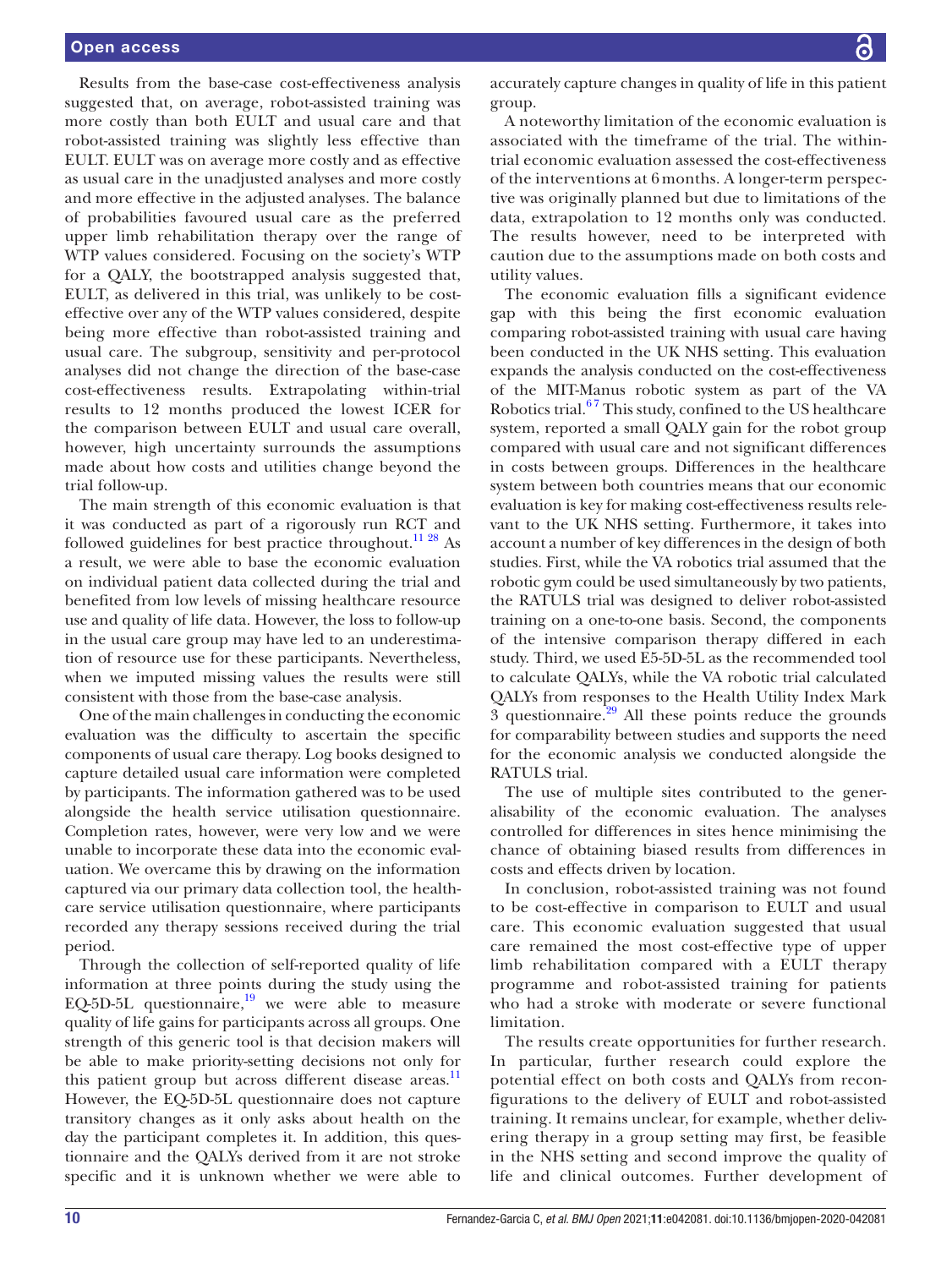these interventions may increase their cost-effectiveness compared with usual care. Additionally, studies with a longer follow-up data may help establish whether the QALY gains derived from the interventions are sustained beyond the set timeframe of the trial, this can then lead to a robust assessment of their long-term cost-effectiveness.

#### Author affiliations

<sup>1</sup>Population Health Sciences Institute, Newcastle University Faculty of Medical Sciences, Newcastle upon Tyne, UK

<sup>2</sup>Stroke Research Group, Population Health Sciences Institute, Newcastle University Faculty of Medical Sciences, Newcastle upon Tyne, UK

<sup>3</sup>Stroke Northumbria, Northumbria Healthcare NHS Foundation Trust, North Shields, UK

4 Stroke Medicine, Barking Havering and Redbridge Hospitals NHS Trust, Romford, UK

<sup>5</sup>Northwick Park, London North West University Healthcare NHS Trust, Harrow, UK <sup>6</sup>Institute of Cardiovascular and Medical Sciences, University of Glasgow, Glasgow, UK

<sup>7</sup>Nursing, Midwifery and Health, Northumbria University, Newcastle upon Tyne, UK 8 Oxford Academic Health Science Network, Oxford University Hospitals NHS Foundation Trust, Oxford, UK

<sup>9</sup>(Lay Investigator) Contact Stroke Research Group, Population Health Sciences Institute, Newcastle University Faculty of Medical Sciences, Newcastle upon Tyne, UK

<sup>10</sup>Queen Elizabeth University Hospital, NHS Greater Glasgow and Clyde, Glasgow, UK <sup>11</sup>Department of Mechanical Engineering, Massachusetts Institute of Technology, Cambridge, Massachusetts, USA

<sup>12</sup>School of Health Sport and Bioscience, University of East London, London, UK

<sup>13</sup>School of Health and Life Sciences, Glasgow Caledonian University, Glasgow, UK <sup>14</sup>School of Pharmacy, University of Sunderland, Sunderland, UK

Acknowledgements We would like to thank Jenni Hislop for her input into the health economics analysis plan and the development of the data collection tools.

Contributors CF-G conducted the health economic evaluation. LV and LT are senior health economists and were involved in the main study design, delivery, analysis and interpretation of the data and drafting the manuscript. TMH contributed to the health economic evaluation and drafting of the manuscript. HR was the chief investigator of the study. HB, HIK, FVW, GF, LS, LA, TF, CP, DT, SW, JD were involved in the main study design, delivery, data management, data analysis and drafting the manuscript. NW, SA, DC, RF, NH contributed to study delivery, interpretation of the data and drafting the manuscript. SH was a coinvestigator and is a service user, he was involved in the main study design and delivery, interpretation of data. All authors have commented upon drafts of the manuscript and have given final approval to this version.

Funding This work was supported by the National Institute for Health Research Health Technology Assessment Programme (reference: 11/26/05). The views and opinions expressed here are those of the authors and do not necessarily reflect those of the HTA programme, NIHR, the UK National Health Service (NHS) or UK Department of Health.

Competing interests HR reports grants from NIHR, during the conduct of the study; personal fees from Bayer, outside the submitted work; and Member of NIHR HTA CET panel 2010–2014. GF reports grants from National Institute for Health Research, during the conduct of the study; personal fees from Amgen, personal fees from Daiichi Sankyo, grants and personal fees from Medtronic, personal fees from Stryker, personal fees from Pfizer, personal fees from Bayer, outside the submitted work. CP and LS report grants from National Institute for Health Research, during the conduct of the study. HIK reports other from Interactive Motion Technologies, other from 4Motion Robotics, outside the submitted work; in addition, HIK has a patent Interactive Robotic Therapist; US Patent 5466213; 1995; Massachusetts Institute of Technology issued, and a patent Wrist And Upper Extremity Motion; US Patent No. 7618381; 2009; Massachusetts Institute of Technology licensed to Bionik Laboratories.

Patient and public involvement Patients and/or the public were involved in the design, or conduct, or reporting, or dissemination plans of this research. Refer to the Methods section for further details.

#### Patient consent for publication Not required.

Ethics approval Ethical approval was obtained for the clinical trial and the economic questionnaires. Approval was granted by the National Research Ethics Committee Sunderland (reference 12/NE/0274). The research here submitted is confined to the within trial economic evaluation.

Provenance and peer review Not commissioned; externally peer reviewed.

Data availability statement Data are available upon reasonable request. Deidentified participant data will be made available to scientific researchers upon approval of their study protocol and analysis plan, by a committee of the RATULS team. Proposals should be directed to the corresponding author. A data sharing agreement will need to be signed by data requestors.

Open access This is an open access article distributed in accordance with the Creative Commons Attribution 4.0 Unported (CC BY 4.0) license, which permits others to copy, redistribute, remix, transform and build upon this work for any purpose, provided the original work is properly cited, a link to the licence is given, and indication of whether changes were made. See: [https://creativecommons.org/](https://creativecommons.org/licenses/by/4.0/) [licenses/by/4.0/](https://creativecommons.org/licenses/by/4.0/).

#### ORCID iDs

Cristina Fernandez-Garcia<http://orcid.org/0000-0002-7113-225X> Nina Wilson <http://orcid.org/0000-0001-5908-1720>

#### **REFERENCES**

- <span id="page-10-0"></span>1 Stroke Association, UK. State of the nation stroke statistics, 2018. Available: [https://www.stroke.org.uk/system/files/sotn\\_2018.pdf](https://www.stroke.org.uk/system/files/sotn_2018.pdf)  [Accessed 15th Sep 2018].
- <span id="page-10-1"></span>2 Langhorne P, Coupar F, Pollock A. Motor recovery after stroke: a systematic review. *[Lancet Neurol](http://dx.doi.org/10.1016/S1474-4422(09)70150-4)* 2009;8:741–54.
- 3 Broeks JG, Lankhorst GJ, Rumping K, *et al*. The long-term outcome of arm function after stroke: results of a follow-up study. *[Disabil](http://dx.doi.org/10.1080/096382899297459)  [Rehabil](http://dx.doi.org/10.1080/096382899297459)* 1999;21:357–64.
- <span id="page-10-2"></span>4 Rodgers H, Shaw L, Bosomworth H, *et al*. Robot assisted training for the upper limb after stroke (RATULS): study protocol for a randomised controlled trial. *[Trials](http://dx.doi.org/10.1186/s13063-017-2083-4)* 2017;18:340.
- <span id="page-10-3"></span>5 Rodgers H, Bosomworth H, Krebs HI, *et al*. Robot assisted training for the upper limb after stroke (RATULS): a multicentre randomised controlled trial. *[Lancet](http://dx.doi.org/10.1016/S0140-6736(19)31055-4)* 2019;394:51–62.
- <span id="page-10-4"></span>6 Wagner TH, Lo AC, Peduzzi P, *et al*. An economic analysis of robotassisted therapy for long-term upper-limb impairment after stroke. *[Stroke](http://dx.doi.org/10.1161/STROKEAHA.110.606442)* 2011;42:2630–2.
- 7 Lo AC, Guarino P, Krebs HI, *et al*. Multicenter randomized trial of robot-assisted rehabilitation for chronic stroke: methods and entry characteristics for Va robotics. *[Neurorehabil Neural Repair](http://dx.doi.org/10.1177/1545968309338195)* 2009;23:775–83.
- <span id="page-10-5"></span>8 Craig LE, Wu O, Bernhardt J, *et al*. Approaches to economic evaluations of stroke rehabilitation. *[Int J Stroke](http://dx.doi.org/10.1111/ijs.12041)* 2014;9:88–100.
- <span id="page-10-6"></span>9 Rodgers H, Bosomworth H, Krebs HI, *et al*. Robot-assisted training compared with an enhanced upper limb therapy programme and with usual care for upper limb functional limitation after stroke: the RATULS three-group RCT. *[Health Technol Assess](http://dx.doi.org/10.3310/hta24540)* 2020;24:1.
- <span id="page-10-7"></span>10 Lyle RC. A performance test for assessment of upper limb function in physical rehabilitation treatment and research. *[Int J Rehabil Res](http://dx.doi.org/10.1097/00004356-198112000-00001)* 1981;4:483–92.
- <span id="page-10-8"></span>11 NICE. *Guide to the methods of technology appraisal 2013*. National Institute for Health and Care Excellence, 2013.
- <span id="page-10-9"></span>12 Drummond MF, Sculpher MJ, Torrance GW. *Methods for the economic evaluation of health care programmes*. Oxford University Press, 2005.
- <span id="page-10-10"></span>13 Beecham J, Knapp M. *Database of instruments for resource use management*. Client Service Receipt Inventory (CSRI)., 1992.
- <span id="page-10-11"></span>14 NHS Improvement. *Nhs reference costs 2017/2018*. London: Department of Health, 2018. [https://improvement.nhs.uk/resources/](https://improvement.nhs.uk/resources/reference-costs) [reference-costs](https://improvement.nhs.uk/resources/reference-costs)
- <span id="page-10-12"></span>15 Curtis L, Burns A. *Unit Costs of Health & Social Care 2017*. PSSRU - University of Kent, 2017.
- <span id="page-10-13"></span>16 British National formulary (BNF) 75: joint formulary Committee, 2018. Available: <www.medicinescomplete.com>[Accessed 1st Nov 2018].
- <span id="page-10-14"></span>17 Prescription Cost Analysis - England, 2017 NHS Digital; 2018. Available: [https://digital.nhs.uk/data-and-information/publications/](https://digital.nhs.uk/data-and-information/publications/statistical/prescription-cost-analysis/prescription-cost-analysis-england-2017) [statistical/prescription-cost-analysis/prescription-cost-analysis](https://digital.nhs.uk/data-and-information/publications/statistical/prescription-cost-analysis/prescription-cost-analysis-england-2017)[england-2017](https://digital.nhs.uk/data-and-information/publications/statistical/prescription-cost-analysis/prescription-cost-analysis-england-2017) [Accessed 1st Nov 2018].
- <span id="page-10-15"></span>18 Bank of England inflation calculator, 2018. Available: [https://www.](https://www.bankofengland.co.uk/monetary-policy/inflation/inflation-calculator) [bankofengland.co.uk/monetary-policy/inflation/inflation-calculator](https://www.bankofengland.co.uk/monetary-policy/inflation/inflation-calculator) [Accessed 1st Nov 2018].